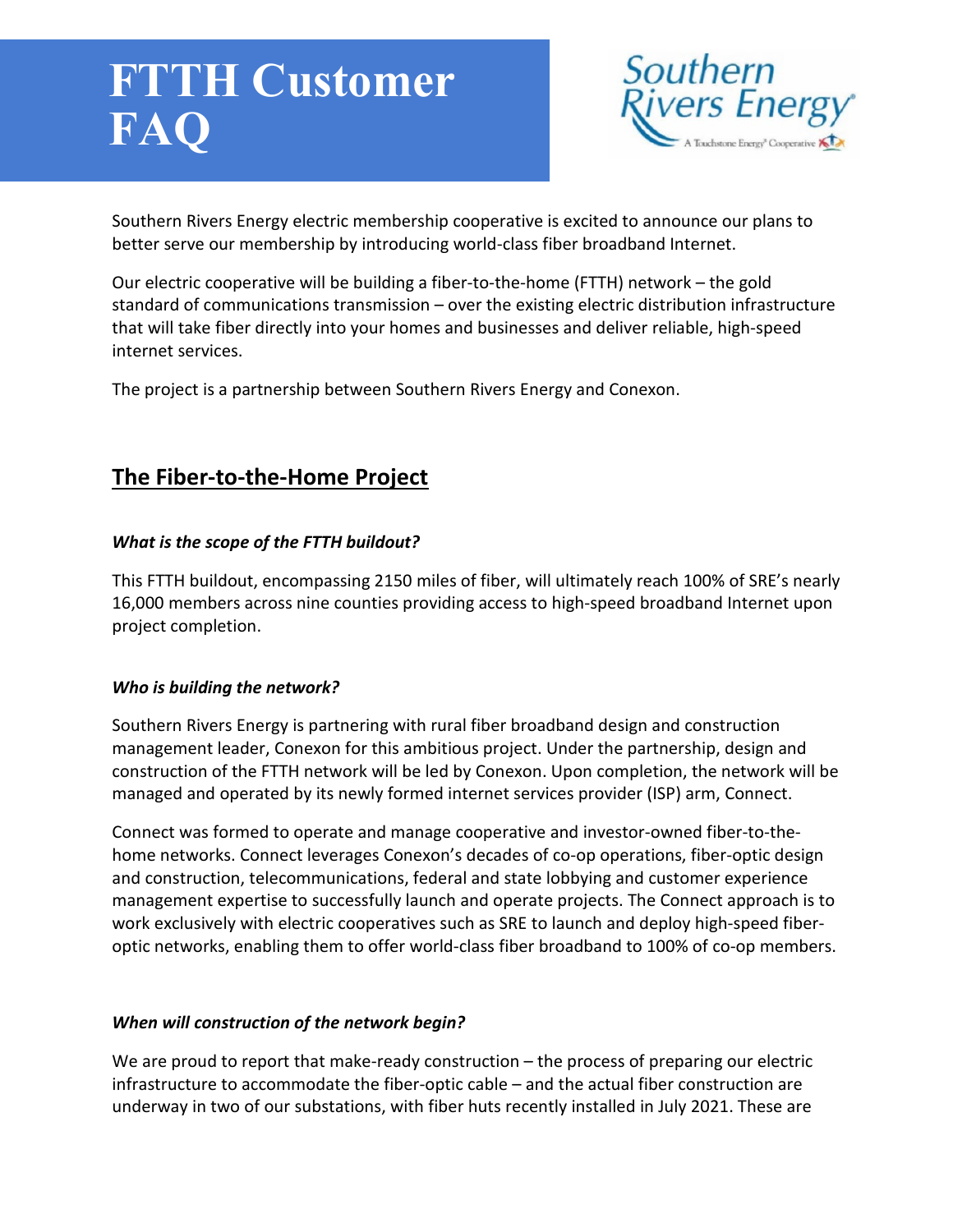major initial milestones in construction of the fiber network. Fiber huts house all the equipment that actually lights the fiber so it can deliver internet service to homes and businesses. The first fiber hut was installed at our Tobesofkee substation on Hwy 41 South, which serves a large portion of our territory in eastern Monroe County. The second hut was set at our Barnesville substation on Hwy 341 next to the Ace Hardware shopping center, which serves parts of Lamar and Monroe counties. The next fiber hut will be installed at our Culloden substation (serving southern Monroe County) and while a date has not been set, we are in the preliminary stages of site preparation.

Make-ready engineering is well underway for our first phase, with overhead make-ready construction starting in early August. Initial underground fiber construction and overhead fiber construction also began in mid-August. The first circuit to be constructed will come out of the Tobesofkee hut.

More specific timelines will be announced as the project evolves but we expect to be conducting our final network and process testing in early fall with the first customers to be connected in late fall. Customers in and around the area between Bottoms and City Pond Roads, Crawford and Brooks Roads will be connected first, with the areas surrounding Johnstonville Road to follow. Sometimes weather or other factors may affect our plans, but we will continue to communicate with SRE members about any changes to the schedule. Upon completion of the communities served by our Tobesofkee substations, the project will continue in areas served by our Barnesville substations. Be sure to watch for updates at [facebook.com/connectsouthernrivers](https://www.facebook.com/connectsouthernrivers) and preregister at [conexonconnect.com/southernriversenergy.](http://conexonconnect.com/southernriversenergy/)

## *Where will the internet service be offered?*

The buildout will be completed in phases, and eventually, it will reach every SRE member in 9 counties, including some non-members if they live inside a census block that is being served by Conexon Connect. SRE's service area includes parts of Bibb, Coweta, Crawford, Lamar, Meriwether, Monroe, Pike, Spalding and Upson.

#### *Will my electric bill increase to pay for the FTTH network?*

No. Electric rates will not be raised to subsidize the buildout or deployment. Together Southern Rivers Energy and Conexon are investing a total of \$59.5 million to build the network, which will enable improved electric service and increased reliability through smart grid capabilities in addition to delivering world-class internet access. A combination of low-interest loans, federal, state and local funds will contribute to the construction funding.

# **The Technology – Internet Service**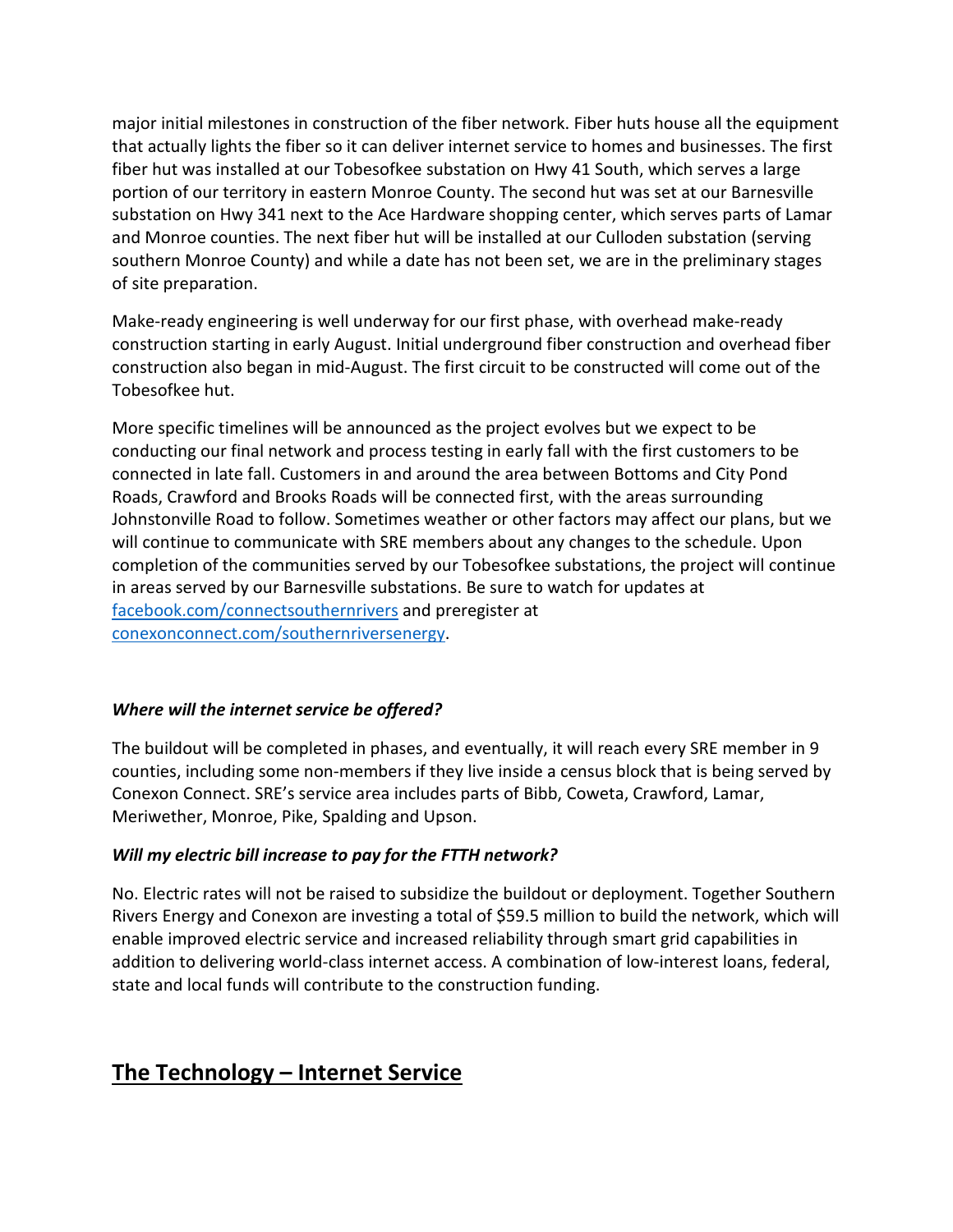#### *What is a fiber-optic network?*

Fiber-optic systems are made up of tiny strands of glass that carry data using light waves, resulting in much faster internet speeds and better reliability than traditional copper lines. Most internet providers use fiber in their systems but use copper lines for the final connections to the home, resulting in slower speeds. Southern Rivers Energy, Conexon, and fellow cooperatives believe 100% FTTH is the best, most sustainable communications choice. With our FTTH service, we offer "symmetrical" speeds, meaning you'll enjoy the same high speeds whether uploading or downloading.

#### *What makes fiber so special?*

A fiber-optic network sends and receives data at the speed of light. In addition to super-fast transmission speeds, a fiber-optic network can carry an extremely high amount of data. Fiber is also more reliable than other networks, because it's less susceptible to interference and damage from lightning and other acts of nature.

#### *What does the term "broadband" mean?*

Broadband commonly refers to high-speed internet access that is always on and faster than traditional dial-up access. Broadband fiber-optic networks can deliver voice, data, video and email services over the internet. The Federal Communications Commission (FCC) defines the minimum broadband speed as 25 Megabits per second (mbps) download and 3 Megabits per second (mbps) upload.

# **The Next Steps – Getting Service**

## *How will I get FTTH services through the co-op?*

Southern Rivers Energy will own the fiber network and use some of the fiber strands to strengthen the electric distribution and take advantage of smart grid technology to enhance electric service and improve reliability. SRE will lease the excess fiber to Connect and Connect agrees to provide fiber-to-the-home broadband service to 100 percent of SRE's members. Connect will connect internet service inside SRE members' homes and provide the billing and customer service.

#### *What internet packages will be available?*

Connect, powered by Southern Rivers Energy will offer a package with a minimum of 100 megabits (Mbps) per second upload and download speeds (symmetrical service) for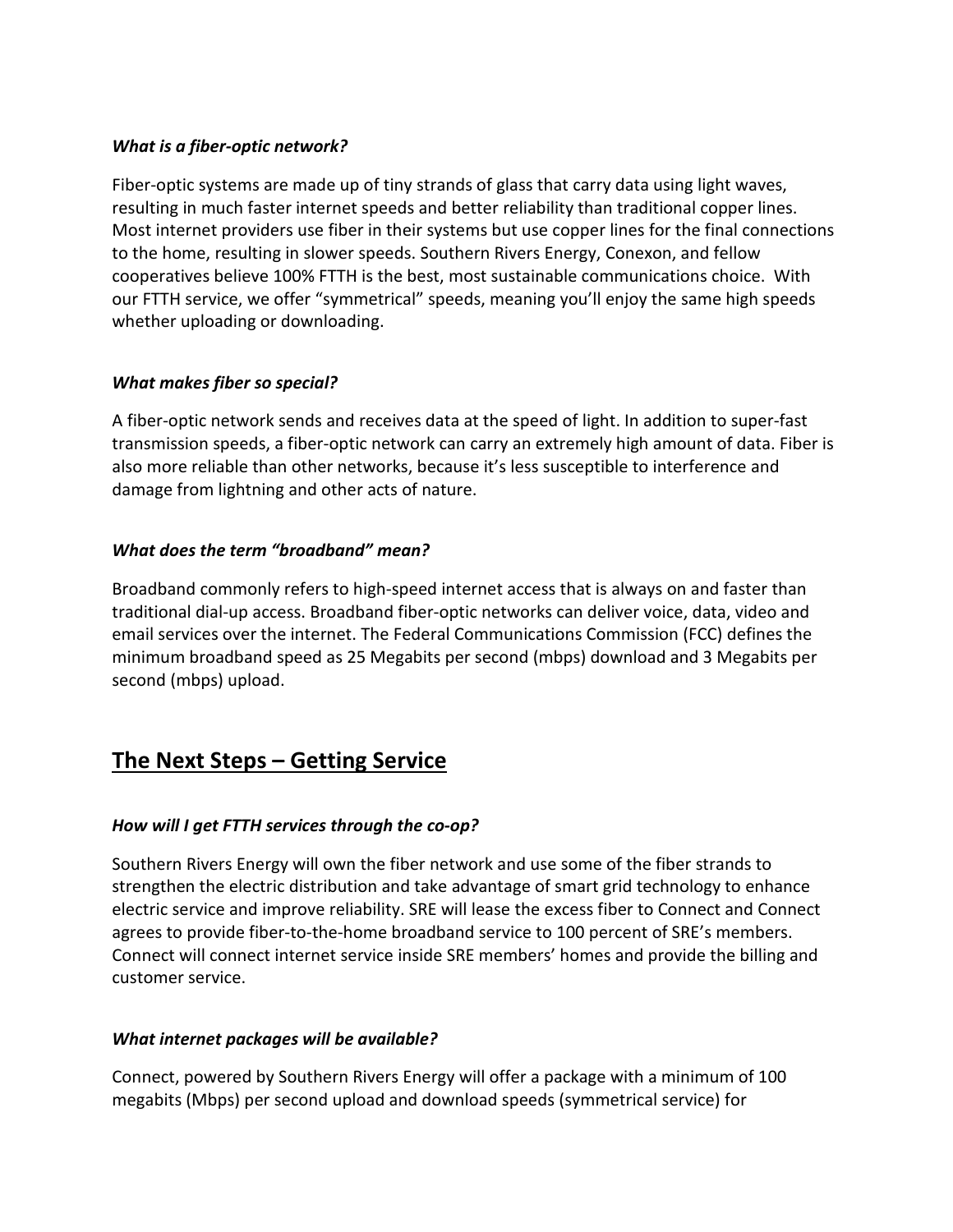\$49.95/month as well as 1,000 Mbps (1 gigabit) per second upload and download speeds for \$79.95/month along with managed Wi-Fi services for an additional \$4.95/month. Connect recently added a 2 Gigabit symmetrical package for \$99.95/month.

#### *Are there data caps with this service?*

NO. There will be no data caps or bandwidth throttling (intentional slowing or speeding of internet service) with this service.

# *How long will it take before we have access to the service? What is involved in the process of building a fiber-to-the-home network?*

Construction of a fiber network is a complex process involving numerous contractors and dependent on a number of variables that include length of the circuit, terrain and soils, weather, and other external factors. Most distribution lines are a mix of overhead and underground construction. SRE's territory was divided into two phases of construction based on substation locations and access to the main fiber huts that actually light the fiber and provide internet service. The estimated completion time for the project is about three years from the start of fiber construction.

# **The Benefits**

## *Why are you offering broadband service?*

Our communities have long suffered from a lack of broadband equality – access to the same speeds and capabilities as those in less rural areas. Broadband availability across our service area will help close the digital divide between those who have access to advanced technology and those who don't. A few of the many advantages of broadband access are:

- Online teaching capabilities allowing our students to learn from home
- Healthcare benefits such as telemedicine
- Work-from-home interoffice connectivity and videoconferencing capabilities that will help professionals stay in their homes while being optimally productive
- Quality of life improvements through enhanced communications
- Economic development and growth in rural areas. Access to high-speed internet can raise home prices and attract businesses to communities.

In addition, by connecting SRE's electric substations and offices with fiber, we will create a smart grid with more automation capabilities to better serve our members. Smart grid capabilities – the standard for optimum electric infrastructure – allows our devices to communicate with each other and delivers benefits such as improved power outage response times, better load balancing, more efficient electricity delivery and others.